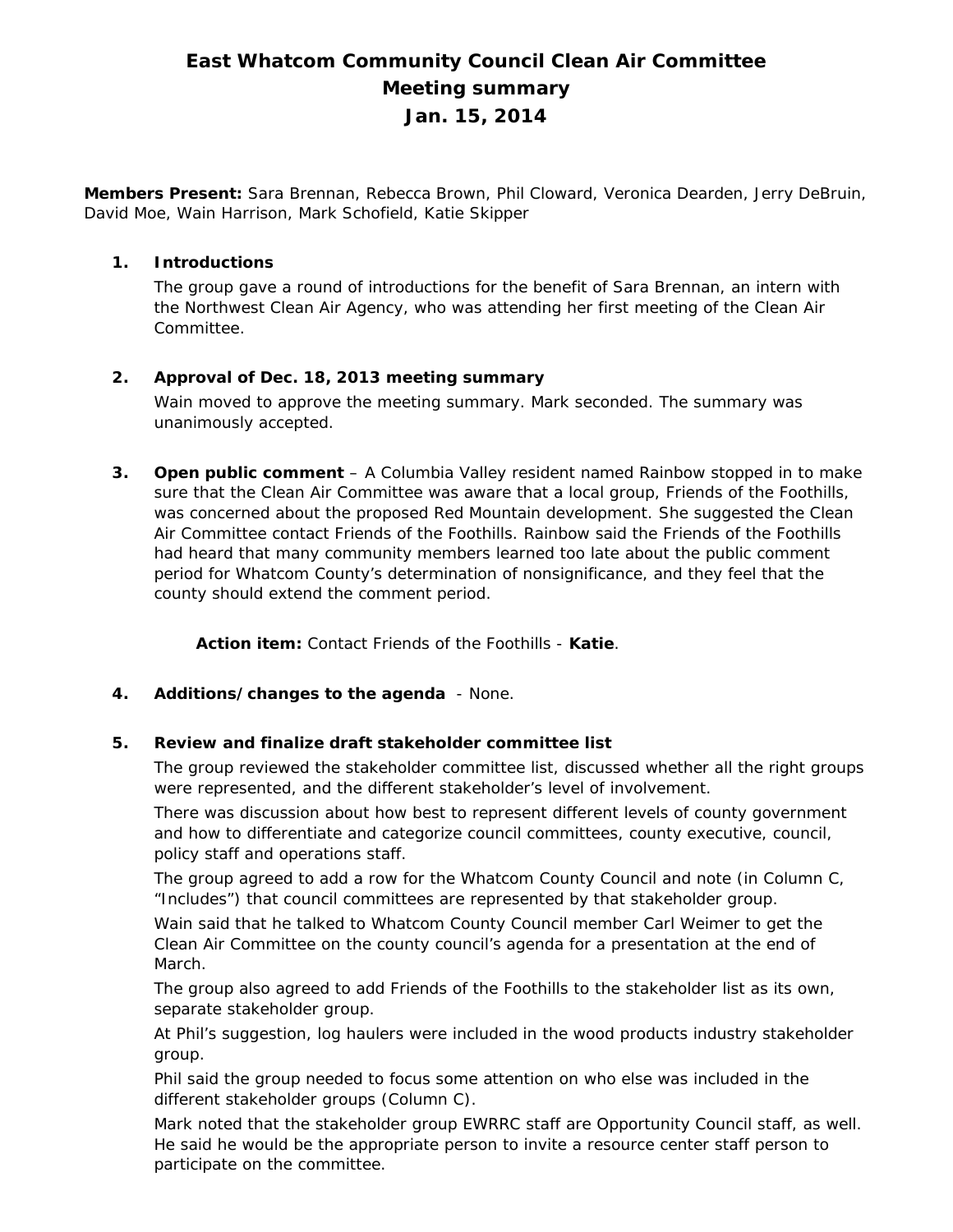The group agreed the list was final, with the understanding that it was flexible and would change as necessary.

The next step is to identify the appropriate individuals to represent each stakeholder group, and invite that person to participate. For those stakeholders who require consultation or a personal invitation, the group agreed they would assign committee members to contact them.

**Action item:** Communicate with Carl Weimer about putting the Clean Air Committee on the county council agenda – Wain

**Action item:** Identify individuals to represent stakeholder groups (or to consult with about who should represent stakeholder groups). Send ideas to Katie. Discuss contacts at next meeting and who will reach out to those who require consultation or personal invitations – **All** 

**Action Item:** Discuss with Veronica and Phil any specific stakeholders they already have in mind – **Katie** 

## **6. Discuss stakeholder messaging/invitations/outreach**

The committee discussed the draft invitation letter for stakeholders. The group gave it preliminary approval and agreed to review it more closely and respond to Katie with any comments or suggestions. Katie would make any revisions and send it to Lou for approval and signature.

Veronica asked if the letter intentionally referred to the entire Foothills area, or if the committee was focusing specifically on the Columbia Valley portion. Katie explained that the charge of the committee is the whole thing, however, NWCAA's focus is just Columbia Valley because it's the only area where the agency has a monitor. The agency uses data collected at the monitor to compete for grants. But the group could consider Columbia Valley a pilot area, and eventually, any programs and tools that were shown to be successful there could be applied elsewhere.

**Action item:** Send edits/suggestions to stakeholder invitation letter to Katie **– All Action item:** Make changes to stakeholder invitation letter and send to Lou for review **- Katie**

## **7. Discuss committee next steps, develop "business plan" – brainstorm necessary elements of a long-term strategy, benchmarks and timelines**

Phil said the group needs a strategic plan that can be expanded to meet the needs of the committee, outlining clear, definable and mutually agreed upon goals and objectives. He said the group just needs to get a plan set up, get it going, and clean the air up. He emphasized that the group should not attempt to eliminate burning altogether.

The group brainstormed a framework for the plan. Katie offered to organize the brainstormed material and bring a draft back to the group at the next meeting.

**Action item:** Organize brainstormed business plan framework and bring back draft to the group to consider at the next meeting - **Katie**

## **8. Committee member reports**

1. Proposed Red Mountain development

Katie explained that the Northwest Clean Air Agency submitted a comment letter regarding Whatcom County's State Environmental Policy Act determination of nonsignificance for the proposed Red Mountain development. The agency responded only to the air quality portions of the determination, and only on the agency's behalf, not on behalf of the committee. She said the agency disagreed with the determination based solely on the potential for the development to significantly add to existing air pollution, and identified areas in which the applicant's responses to the SEPA checklist were incomplete. The agency's main areas of concern were that the developer listed woodstoves as one of the primary energy sources for the homes, but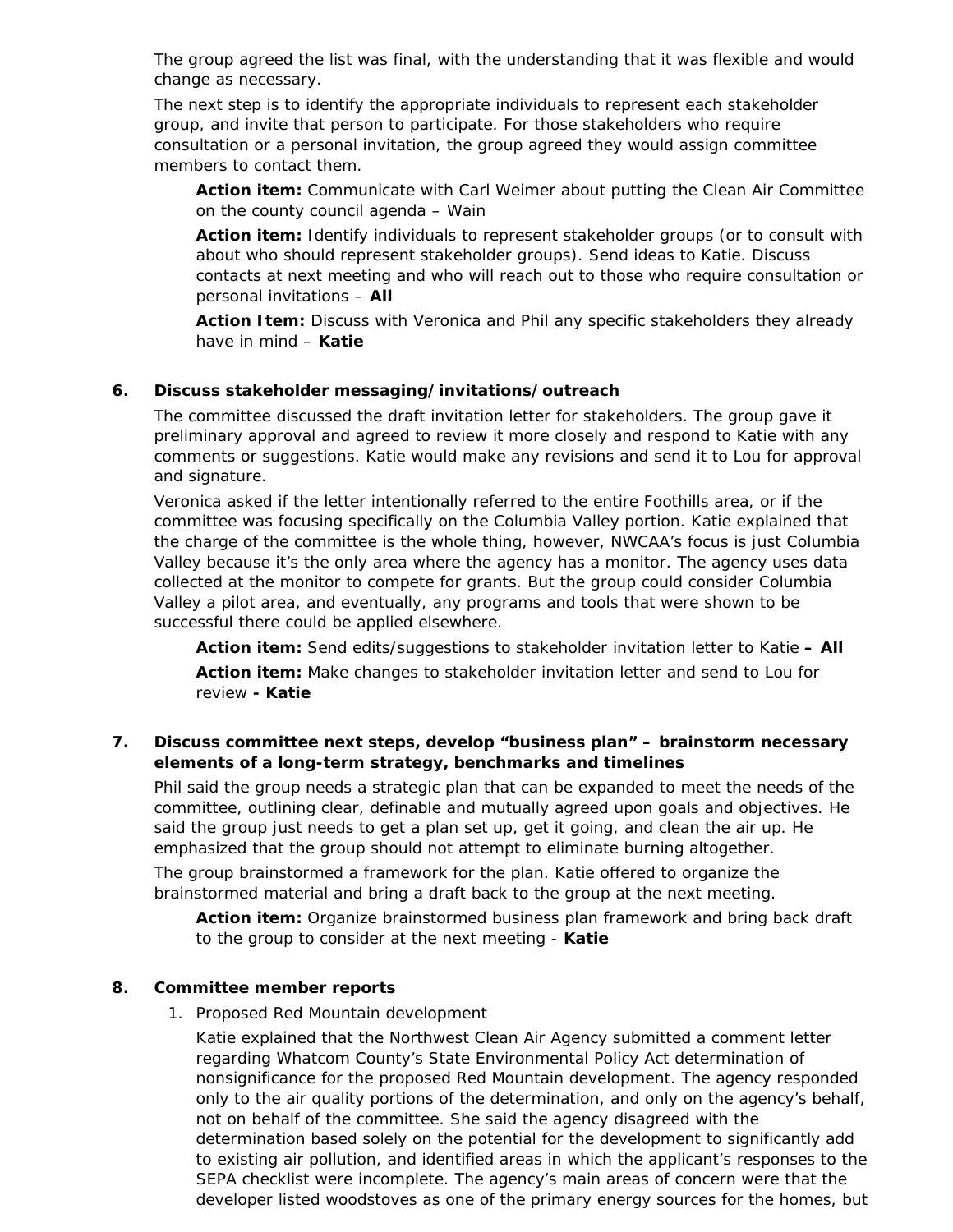failed to identify them as potential sources of air pollution, failed to recognize the effect of pollution from existing development on the new development, and failed to propose any method of mitigating those issues. The agency detailed its involvement in the community and the investment it has made in trying to improve conditions. The agency recommended that the developer mitigate the impact of the development on air quality by not including any wood burning devices in the homes, instead using, perhaps, high efficiency electric ductless heat pumps with propane inserts as back up.

Katie and agency Executive Director Mark Asmundson met with the developer that morning. The developer was very interested in being helpful and collaborating to find mitigating conditions that are agreeable to the agency and to him.

Wain said he didn't think the Clean Air Agency's comment letter was adequate for the county to change its determination and that the agency would have to formally appeal. Katie said she would check into that.

Phil said he was surprised by the letter. He believes that the letter could have been much more positive. No matter what, there is going to be development. He said we have to be working towards getting the best air quality that we can in the face of the inevitable fact that there will be burning. Wain mentioned that the developer could, in fact, put restrictions and covenants on the land, however, they would not be enforceable by the city or state.

Phil said that he does not want to be super critical. He simply wants to make sure that we are going down the right road knowing what we want in the end. He said there were some very good points brought up in the letter, and he said everyone is entitled to express their opinion.

Katie said she understands where Phil is coming from. With what NWCAA has observed about the effect of poor burning practices, the agency sees the human element as a major factor on air quality, and a development of 84 homes with woodstoves could have a major negative effect.

Phil said that members of the committee are going to be at odds on some things, but we need to make sure, as a committee, that we are always on the same track, and the letter just added a little friction to the track.

Katie emphasized that the agency is not in favor of or opposed to the development, but is proposing mitigation.

Jerry said that he does not want the fire department to get too involved.

Rebecca said that the Washington Administrative Code states woodstoves may not be the primary heat source in new developments or restorations.

Wain stated that there is only so much the developer can do short of creating conditions on the development to compel people to not use wood or use it in the most efficient way, or least polluting way. He is unsure if the developer could ultimately compel people to do that.

Katie emphasized that NWCAA is not interested in taking away people's woodstoves, however, the agency is interested in making it possible for people to switch to alternative sources of heat if they choose to, and giving people the tools to burn cleanly if they choose to heat with wood.

Veronica wondered why NWCAA doesn't call burn bans when air quality is bad. Katie said while NWCAA has the authority to do that, it's not a long-run solution. In order for burn bans to be effective, the agency would have to pursue enforcement. Without community awareness of the problem and providing the community with opportunities for improvement, enforcement won't help achieve clean air. Veronica is concerned because her husband only has one lung, and he had to stay inside when the pollution levels spiked recently. She believes that sort of health effect should factor in to encourage burn bans in the region when needed.

Julie said the agency will eventually call burn bans, once the committee has done all it can do to help people reduce excessive smoke themselves.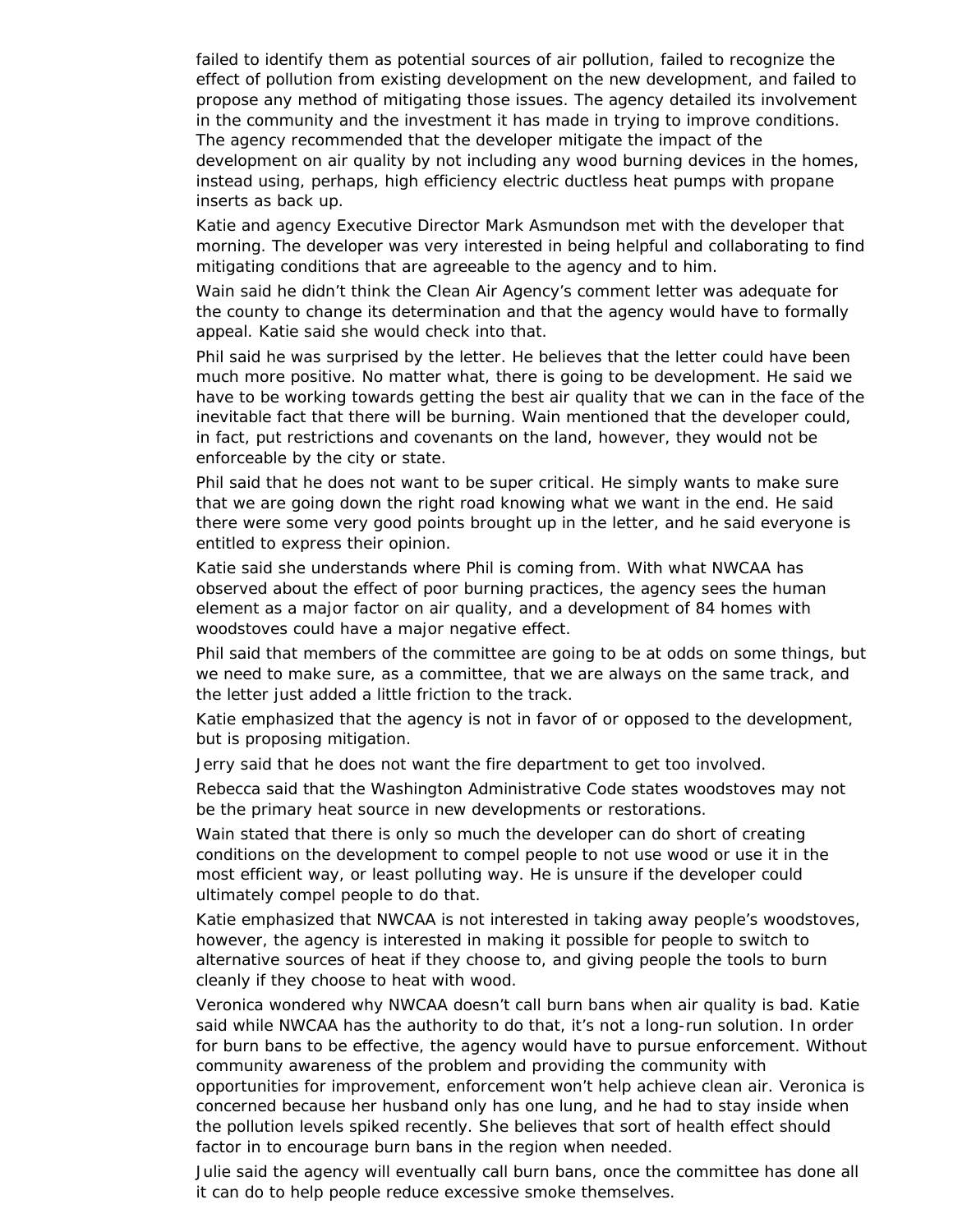Mark told the group that on Thursday, Jan. 30, the Opportunity Council is having a home energy conservation workshop for Head Start families that use the resource center. They will share ideas, strategize about saving money and energy in homes, and he is going to be pitching the woodstove replacement program. His goals is to see who is heating with wood and give them more resources and information about the program. He hopes that this event will engage more participants. Phil said that this is a great example of a community resource that we can use to create avenues to reach our goals.

Katie suggested Mark could use the survey that Rebecca used at the December Wood Heating Workshop to gather more information about why people heat with wood and what some of the issues are.

**Action item:** Find out whether NWCAA must appeal the county's DNS on the proposed Red Mountain development or if the comment letter submitted during the public comment period is sufficient – **Katie** 

**Action item:** Provide survey to Opportunity Council for Jan. 30 event - **Rebecca**

## **9. Winter outreach check-in, update**

1. Results from surveys collected at December public event (See attached) **- Rebecca** 

Rebecca walked the group through the results of the survey collected during the December public event. In order to get a moisture meter, people had to fill out surveys regarding their use of woodstoves and issues related to heating with wood. Overall, Rebecca was not surprised at the responses. The biggest reason people say they heat with wood is that it costs less than propane and electricity. There is a need to figure out how to incentivize using alternative sources over wood for those people who would be willing to switch. People somewhat agree that air quality is an issue during winter months. People mainly get their wood from harvesting the material for themselves, or they get it from friends and family. They usually don't have to purchase it. This is consistent with what Rebecca is learning during the door-to-door outreach work she's participating in. People say they are seasoning their wood. Rebecca and Bob, another NWCAA inspector, were very surprised that on their outreach visits, the wood seemed well aged and dry. Not every house, however, wanted the inspectors to visit them and test their wood.

Julie added that while it is illegal to burn some construction or demolition debris, sometimes it isn't clear what is legal and what is illegal. The intended purpose and use of the wood is critical to know.

## **10. Action item follow-up:**

1. Look into cost of having an air quality sign made **– Katie**  Signs By Tomorrow quoted \$815 for a sign. Katie is discussing placement of the sign with Jerry. Jerry said the fire department was willing to install the sign to save some money.

Veronica, on the topic of media, brought up that on KendallWatch's Facebook page, she has posted the direct link to the Clean Air Agency's Columbia Valley monitor. Prior to doing this, they simply had a link to NWCAA's homepage and were receiving very little activity. Since creating the direct link, however, the links have gotten more hits. Veronica and Jerry said that they would have the link added to the water district and fire department websites respectively.

2. Find someone to test the woodstove retrofit device – **Phil and Jerry (Katie has new information from Ecology)**

Katie said the Department of Ecology informed her that the retrofit device designs still have a number of steps to go through before its ready for installation, even as a